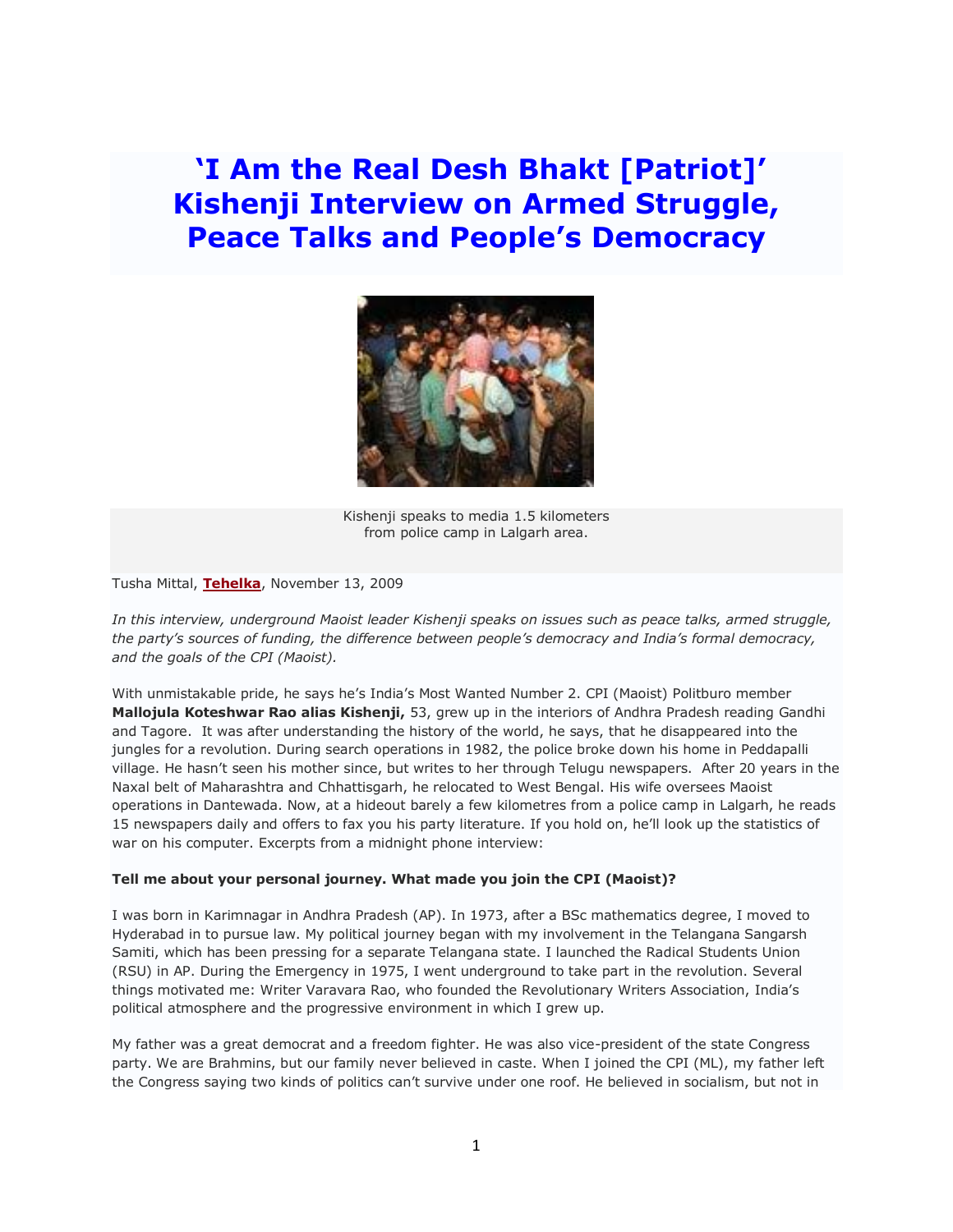armed struggle. After the Emergency ended in 1977, I led a democratic peasant movement against feudalism. Over 60,000 farmers joined it. It triggered a nationwide peasant uprising.

# **The Home Minister has agreed to talks with CPI (Maoist) on issues like forest rights, land acquisition and SEZs [Special Economic Zones]? Why did you reject his offer? He's only asking you to halt the violence.**

We are ready to talk if the government withdraws its forces. Violence is not part of our agenda. Our violence is counter violence. The combat forces are attacking our people every day. In the last month in Bastar, the Cobra forces have killed 18 innocent tribals and 12 Maoists. In Chhattisgarh, those helping us with development activities are being arrested. Stop this; the violence will stop. Recently, the Chhattisgarh DGP [Director-General of Police] called the 6,000 Special Police Officers of Salwa Judum a force of pride. New recruitment continues. These people have been raping, murdering and looting tribals for years. Entire villages have been deserted because of the Salwa Judum. The government can say whatever it likes, but we do not believe them. How can they change policy when they aren't even in control? The World Bank and America is.

#### **On what conditions will you de-escalate violence?**

The PM should apologise to the tribals and withdraw all the troops deployed in these areas. The troops are not new, we have been facing State terror for the last 20 years. All prisoners should be released. Take the time you need to withdraw forces, but assure us there won't be police attacks meanwhile. If the government agrees to this, there will be no violence from us. We will continue our movement in the villages like before.

## **Before it agrees to withdrawing troops, can you give the State assurance you won't attack for one month?**

We will think about it. I'll have to speak with my general secretary. But what is the guarantee there won't be any attack from the police in that one month? Let the government make the declaration and start the process of withdrawing. It shouldn't be just a show for the public. Look at what happened in AP. They began talks and broke it. Our Central Committee member went to meet the AP Secretary. Later, the police shot him for daring to talk to the government.

## **If you really have a pro-people agenda, why insist on keeping arms? Is your goal tribal welfare or political power?**

Political power. Tribal welfare is our priority, but without political power we cannot achieve anything. One cannot sustain power without an army and weapons. The tribals have been exploited and pushed to the most backward extremes because they have no political power. They don't have the right to their own wealth. Yet, our philosophy doesn't insist on arms. We keep arms in a secondary place. We faced a setback in AP because of that.

## **The government says halt the violence first, you say withdraw the troops first. In this mindless cycle, the tribal people you claim to represent are suffering the most.**

So let's call international mediators then. Whether it's Andhra Pradesh, West Bengal or Maharashtra, we never started the violence. The first attack always came from the government. In Bengal, the CPM [Communist Party of India (Marxist)] cadre won't let any non-party person enter villages under their control. Police has been camping in the Lalgarh area since 1998. In such a situation, how can I press for higher potato prices and drinking water? There is no platform for me to do that. When the minimum wages in West Bengal were Rs 85 per day, people were being paid Rs 22. We demanded Rs 25. The Mahabharat [war] began when the Kauravas refused to grant the Pandavas even the five villages they asked for. The State refused our three-rupee hike. We are the Pandavas; they are the Kauravas.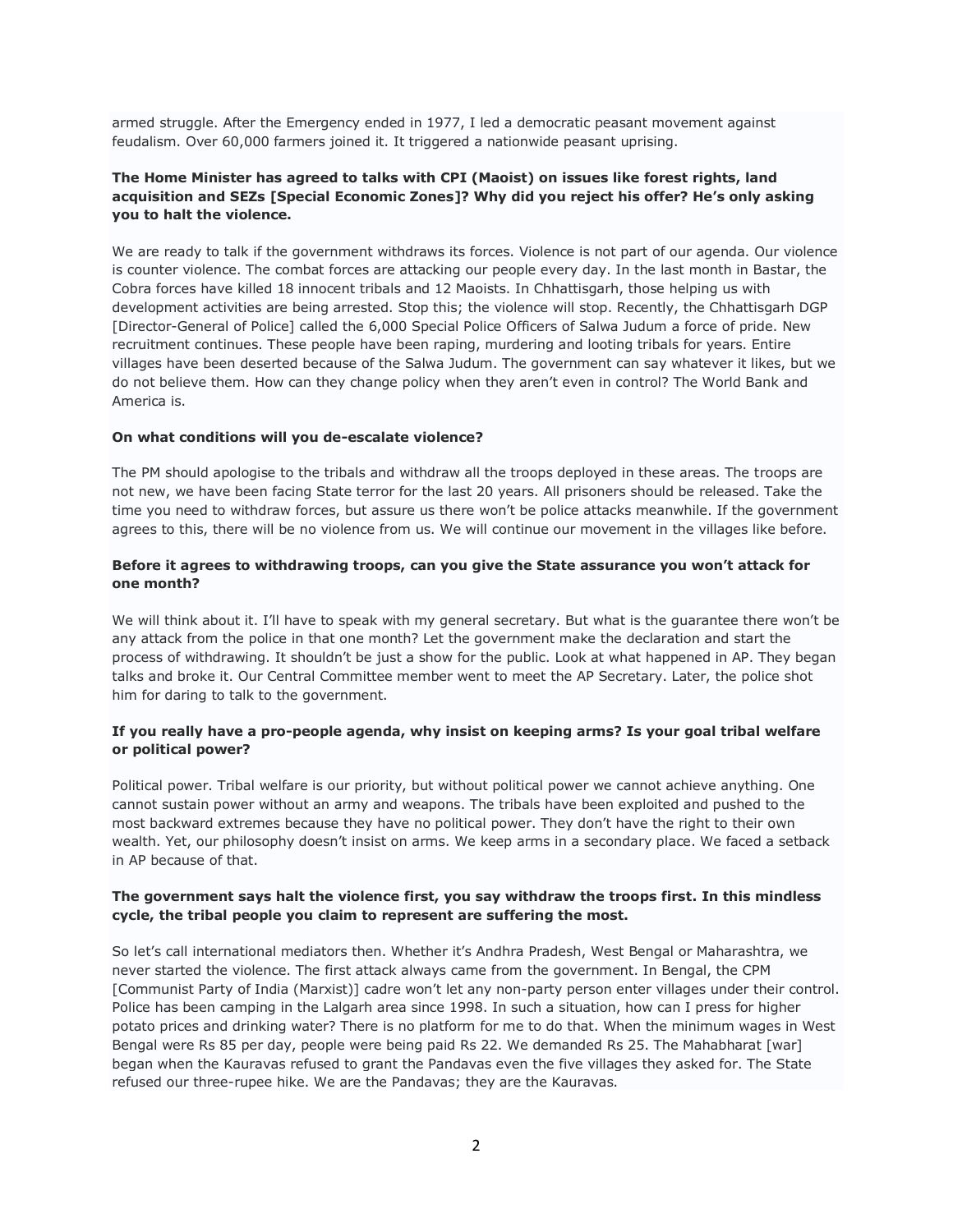# **You say violence is not your agenda, yet you've killed nearly 900 policemen in the past four years. Many of them came from poor tribal families. Even if it is counter violence, how is this furthering a pro-people goal?**

Our battle is not with the police forces, it is with the State. We want to minimise the number police casualties. In Bengal, many police families actually sympathise with us. There have been 51,000 political murders by the CPM during the last 28 years. Yes, we have killed 52 CPM men in the last seven months, but only in retaliation to police and CPM brutality.

#### **How is the CPI (Maoist) funded? What about the allegations of extortion?**

There are no extortions. We collect taxes from the corporates and big bourgeoisie, but it's not any different from the corporate sector funding the political parties. We have a half-yearly audit. Not a single paisa is wasted. Villagers also fund the party by voluntarily donating two days' earnings each year. From two days of bamboo cutting in Gadchiroli we earned Rs 25 lakh. From tendu leaf collection in Bastar we earned Rs 35 lakh. Elsewhere, farmers donated 1,000 quintals of paddy.

## **What if a farmer refuses to donate?**

That will never happen.

## **Because of fear?**

No. They are with us. We never charge villagers even a paisa for the development activity that we initiate.

# **What development have you brought to Maoist-dominated areas? How has life improved for the tribals of Chhattisgarh and Jharkhand?**

We've made the people aware of the State's real face, told them how rich people live and what they're deprived of. In many of these areas the tendu leaf rate used to be one rupee for 1,000 leaves. We got it hiked to 50 paise per leaf in three districts of Maharashtra, five districts of AP and the entire Bastar region. Bamboo was sold to paper mills at 50 paise per bundle. Now the rate is Rs 55. But these victories came after we faced State resistance and brutality. In Gadchiroli alone, they killed 60 people on our side, we killed five.

The CPI(Maoist) also sends medical help to 1,200 villages in India almost daily. In Bastar, our foot soldiers are proficient doctors, wearing aprons, working as midwives in the jungles. We don't give them arms. We have 50 such mobile health teams and 100 mobile hospitals in Bastar itself. Villagers go to designated people for specific illnesses: for fever go to Issa, for dysentery to Ramu and so on. There is so much illness in these areas that there are not enough people to pick up the dead bodies. We give free medicines to doctors for distribution among the people. The government doesn't know that the medicines come from their own hospitals.

#### **If the State sends civil administration to the Naxal belt, will you allow it?**

We will welcome it. We want teachers and doctors to come here. The people of Lalgarh have been asking for a hospital for decades. The government did nothing. When they built one themselves, the government turned it into a military camp.

#### **What is your larger long-term vision? Outline three tangible goals.**

The first is to gain political power, to establish new democracy, socialism and then communism. The second is to make our economy self sufficient so we don't need loans from imperialists. We are still paying off foreign loans from decades ago. The debt keeps increasing because of the devaluation of our currency. It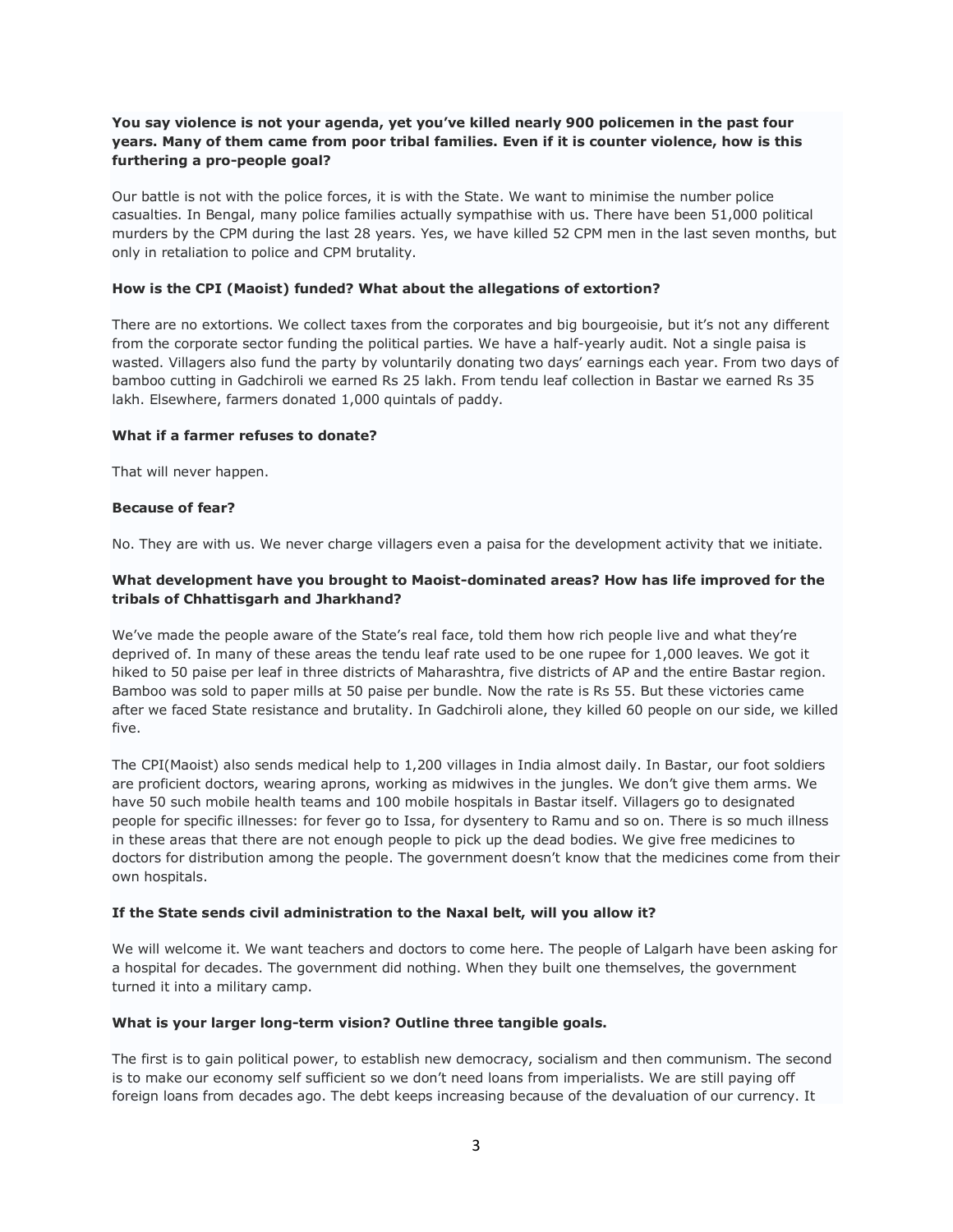will never be repaid. This is what the World Bank wants. We need an economy that works on two things  $$ agriculture and industry. First, the tribals want land. Until they own their land, the State will exploit them. The people should be entitled to a percentage of the crop depending on their labour. We are not opposed to industry; how can there be development without it? But we should decide which industries will work for India, not America, not the World Bank. Instead of big dams, big industries, we'll promote small-scale industries, especially those on which agriculture depends. The third goal is to seize all the big companies – from the Tatas to the Ambanis, cancel all the MoU's [Memoranda of Understanding], declare their wealth as national wealth, and keep the owners in jail. Also, from the grassroots to the highest levels, we will create elected bodies in a democratic way

# **But look at the history of communist governments the world over. They became as oppressive as the ones they overthrew. There are ample examples of coercion and absence of dissent in Maoist regimes. How is this in the best interest of the people?**

These are all stories spread by the capitalists. People in the villages are dying by the hundreds, but all our doctors want to live in the cities. All our engineers want to serve Japan or the IT sector. They reached their positions using the nation's wealth. What are they doing for my country? The State cannot insist you become a doctor. But if you do, it should insist you use your skill for two years in the villages. How oppressive the State is depends on who is controlling the reigns of power.

We want to have a democratic culture. If there is no democracy, ask the villagers to start another revolution and overthrow us. In an embryonic form, we already have an alternative democratic people's government in Bastar. Through elections, we choose a local government called the revolutionary people's committee. People vote by raising their hands. There is a chairman, a vice-chairman, and there are departments – education, health, welfare, agriculture, law and order, people's relations. This system exists in about 40 districts in India at present. The perception that Maoists don't believe in democracy is wrong.

What exists in India today is formal democracy. It's not real. Whether it's Mamata Banerjee, or the CPM, or the Congress party, it is all dictatorship. We negotiated the release of 14 adivasi women in Bengal to show the world who the State is keeping in jail; to expose their real face.

#### **If you believe in democracy, why do you shun the democratic process that already exists? The Maoists in Nepal contested elections.**

To create a new democratic State, one has to destroy the old one. Nepal's Maoists have compromised. What elections? There are 180 MPs with serious criminal charges. More than 300 MPs are crorepatis [someone who is worth more than 10 million rupees]. Do you know the US Army is already conducting exercises at a base in Uttar Pradesh? They openly said they can take the Indian Army with them wherever they want. Who allowed them this audacity? Not me. I am opposing them. I am the real *desh bhakt* (patriot).

#### **What kind of nation do you want India to be? Pick a role model.**

Our first role model was Paris. That disintegrated. Then Russia collapsed. That's when China emerged. But after Mao, that too got defeated. Now, nowhere in the world is the power truly in the hands of the people. Everywhere workers are fighting for it. So there is no role model.

## **When communism hasn't worked elsewhere, why will it work for India? China now admits Mao's theories were fallible. In Nepal, the Maoists are already seeking foreign investment.**

What the Maoists in Nepal are doing is wrong. Following this path will only mean creating another Buddhadeb [the "Marxist" Chief Minister of West Bengal] babu. We have appealed to them to come back to the old ways. Wherever socialism or communism took root, imperialism tried to destroy it. Of course, Lenin, Mao, Prachanda – all have weaknesses. After winning the Second World War, Lenin and Stalin replaced internal democracy with bureaucracy. They disregarded the participation of the people. We will learn from